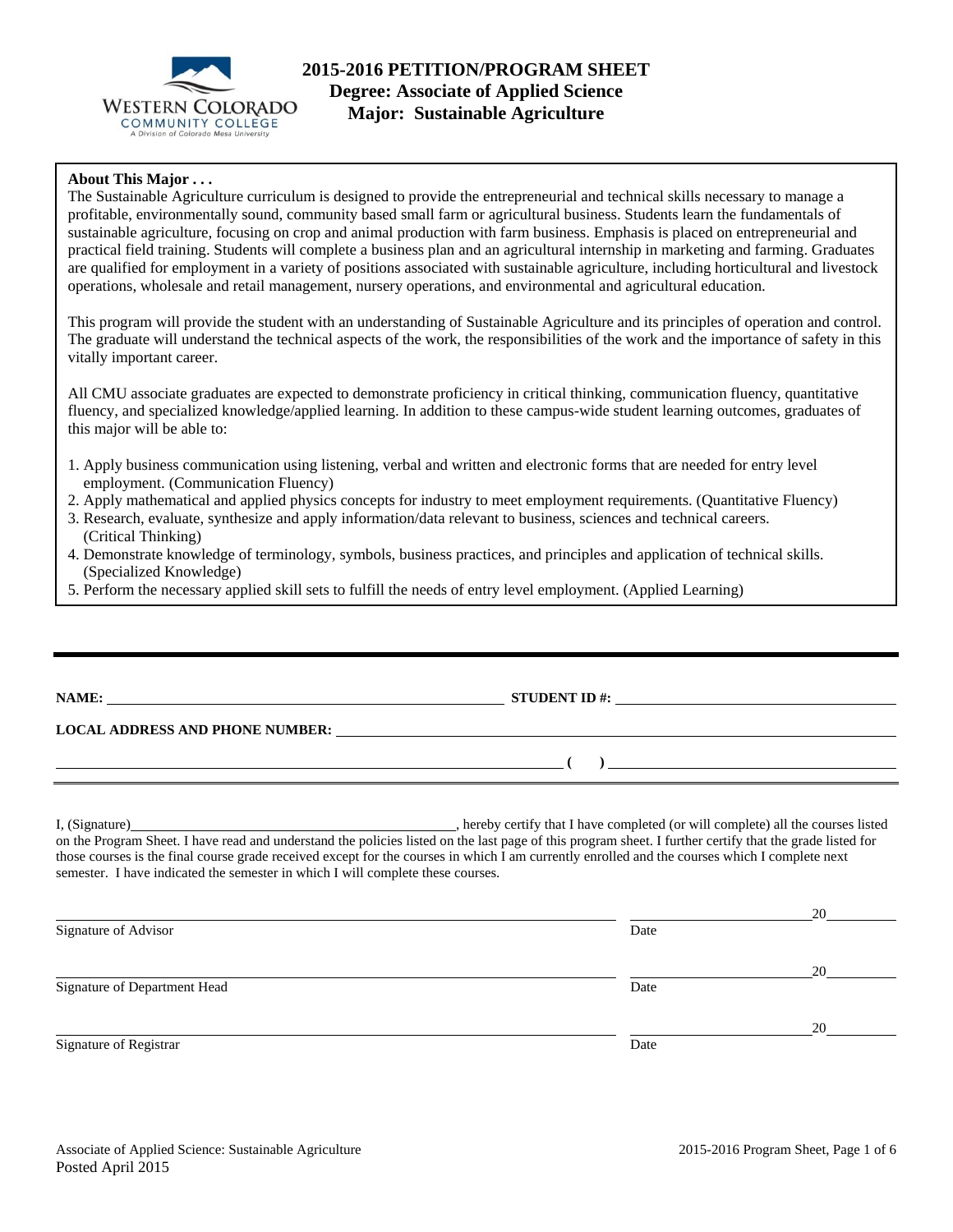### **DEGREE REQUIREMENTS:**

- Minimum of 60 hours total (A minimum of 16 taken at CMU in no fewer than two semesters)
- 2.00 cumulative GPA or higher in all CMU coursework
- A grade of "C" or higher must be achieved in coursework toward major content area.
- Pre-collegiate courses (usually numbered below 100) cannot be used for graduation.
- Program sheets are for advising purposes only. Because a program may have requirements specific to the degree, check with your advisor for additional guidelines, including prerequisites, grade point averages, grades, exit examinations, and other expectations. It is the student's responsibility to be aware of, and follow, all guidelines for the degree being pursued. Any exceptions or substitutions must be approved by the faculty advisor and/or Department Head. Courses related to teacher licensure must also be approved by the Teacher Education Dept.
- When filling out the program sheet a course can be used only once.
- See the "Undergraduate Graduation Requirements" in the catalog for additional graduation information.

**ESSENTIAL LEARNING REQUIREMENTS** (15 semester hours) See the current catalog for a list of courses that fulfill the requirements below. If a course is on the Essential Learning list of options and a requirement for your major, you must use it to fulfill the major requirement and make a different selection within the Essential Learning requirement. The Essential Learning capstone course and co-requisite Essential Speech course (required for bachelor's degrees) cannot be used as options for the below requirements.

| Course No Title                                    |   | Sem.hrs Grade Term |
|----------------------------------------------------|---|--------------------|
| <b>English</b> (6 semester hours)                  |   |                    |
| <b>ENGL 111 English Composition</b>                | 3 |                    |
| <b>ENGL 112 English Composition</b>                | 3 |                    |
| <b>Math: MATH 108 or higher</b> (3 semester hours) |   |                    |
| MATH 1                                             |   |                    |

**Social Sciences, Natural Science, Fine Arts, or Humanities** (6 semester hours)

#### Course No Title Sem.hrs Grade Term **WELLNESS REQUIREMENT** (2 semester hours) KINE 100 Health and Wellness 1 KINA  $1$   $1$

### **ASSOCIATE OF APPLIED SCIENCE: COURSE REQUIREMENTS**

(44 semester hours)

#### **Agriculture Courses** (28 semester hours)

| <b>AGRS 100</b> | Practical Crop Production     |   |  |
|-----------------|-------------------------------|---|--|
| AGRS 100L       | Practical Crop Production Lab |   |  |
| <b>AGRS 102</b> | <b>Agriculture Economics</b>  |   |  |
| <b>AGRS 105</b> | Animal Science                |   |  |
| <b>AGRS 125</b> | <b>Agricultural Machinery</b> | 3 |  |
| <b>AGRS 205</b> | Farm/Ranch Management         | 3 |  |
| <b>AGRS 210</b> | <b>Agricultural Marketing</b> |   |  |
| <b>AGRS 240</b> | Intro Soil Science            |   |  |
| AGRS 240L       | Intro Soil Science Lab        |   |  |
| <b>AGRS 293</b> | Cooperative Experience        |   |  |
|                 |                               |   |  |

#### **Restricted Electives** (select min. of 9 semester hours – see

| recommended advising tracks) |  |  |
|------------------------------|--|--|
|------------------------------|--|--|

|                  | $100$ and $1000$ and $1000$ and $1000$                 |         |  |
|------------------|--------------------------------------------------------|---------|--|
| ACCT 201         | Prin of Financial Accting                              | 3       |  |
| AGRS 103         | Intro to Entomology                                    |         |  |
| AGRS 103L        | Intro to Entomology Lab                                |         |  |
| <b>AGRS 110</b>  | <b>Integrated Pest Management</b>                      | 3       |  |
| <b>AGRS 118</b>  | Farm Structures/Green Houses                           | 3       |  |
| <b>AGRS 208</b>  | <b>Agricultural Finance</b>                            | 3       |  |
| <b>AGRS 224</b>  | <b>Integrated Ranch Management</b>                     | 3       |  |
| <b>AGRS 225</b>  | Feeds and Feeding                                      | 4       |  |
| <b>AGRS 230</b>  | Farm Animal Anatomy/Phys                               | 3       |  |
| <b>AGRS 250</b>  | Live Animal & Carcass Eval                             |         |  |
| <b>AGRS 250L</b> | Live An. & Carcass Eval Lab                            | 2       |  |
| AGRS 260         | <b>Plant Propagation</b>                               | 3       |  |
| AGRS 288         | <b>Livestock Practicum</b>                             |         |  |
| AGRS 288L        | Livestock Practicum Lab                                |         |  |
| AGRS 296         | Topics: Sustain. Ag Practices                          | $1 - 3$ |  |
| <b>CISB 101</b>  | <b>Business Info Technology</b>                        | 3       |  |
|                  |                                                        |         |  |
|                  | <b>Unrestricted Electives</b> (up to 5 semester hours) |         |  |
| MATH 1xx         |                                                        |         |  |
|                  |                                                        |         |  |

\_\_\_\_\_\_ \_\_\_\_ \_\_\_\_\_\_\_\_\_\_\_\_\_\_\_\_\_\_\_\_\_\_\_\_ \_\_\_\_\_ \_\_\_\_\_\_\_\_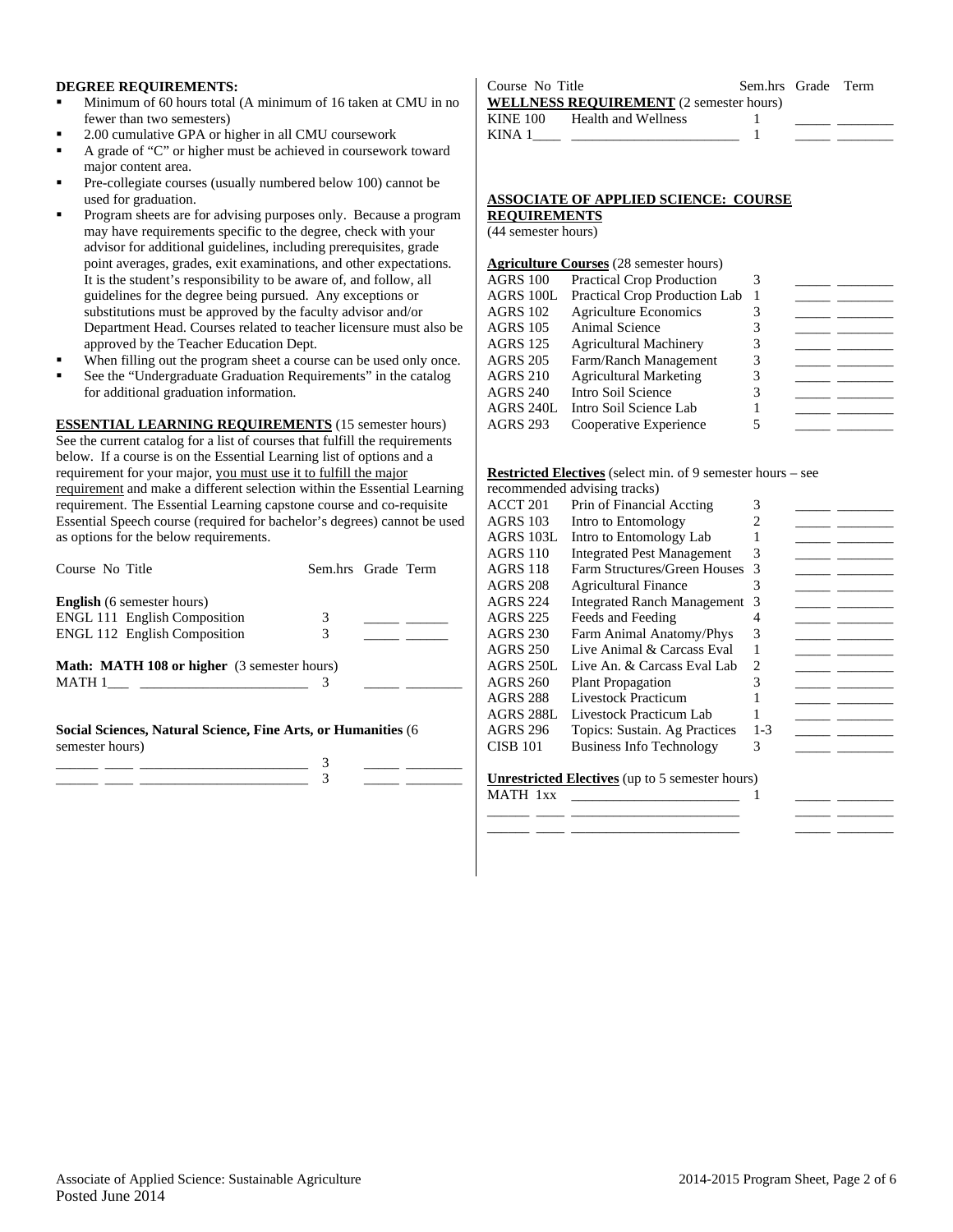This is a recommended sequence of course work. Certain courses may have prerequisites or are only offered during the Fall or Spring semesters. It is the student's responsibility to meet with the assigned advisor and check the 2 year course matrix on the Colorado Mesa website for course availability.

## **Animal Science Advising Sheet**

| <b>Fall Semester</b> |                                  | <b>Hours</b>   | <b>Spring Semester</b> |                                                           | <b>Hours</b>  |
|----------------------|----------------------------------|----------------|------------------------|-----------------------------------------------------------|---------------|
| <b>MATH 108</b>      | <b>Technical Mathematics</b>     | $\overline{4}$ | <b>ENGL 111</b>        | <b>English Composition</b>                                |               |
| AGRS 100             | <b>Practical Crop Production</b> | 3              | <b>AGRS 230</b>        | Farm Animal A&P                                           | 3             |
| AGRS 100L            | Practical Crop Production Lab    |                | <b>AGRS</b> 102        | <b>Agriculture Economics</b>                              | 3             |
| <b>AGRS</b> 125      | <b>Agricultural Machinery</b>    | 3              | <b>AGRS 205</b>        | Farm/Ranch Management                                     | $\mathcal{R}$ |
| <b>AGRS</b> 105      | Animal Science                   | 3              |                        | Essential Learning Social Sciences, Natural Science, Fine |               |
|                      |                                  | 14             | Arts, or Humanities    |                                                           |               |
|                      |                                  |                |                        |                                                           | 15            |
|                      |                                  |                |                        |                                                           |               |

**Summer** AGRS 293 Co-op Work Experience 5

# **SOPHOMORE YEAR**

| <b>Fall Semester</b> |                                | <b>Hours</b>   | <b>Spring Semester</b> |                                                           | <b>Hours</b>   |
|----------------------|--------------------------------|----------------|------------------------|-----------------------------------------------------------|----------------|
| ENGL 112             | <b>English Composition</b>     |                | $KINA*$                | Activity                                                  |                |
| <b>AGRS 240</b>      | Intro. Soil Science            | 3              | <b>KINE 100</b>        | <b>Health and Wellness</b>                                |                |
| AGRS 240L            | Intro. Soil Science Lab        |                |                        | Essential Learning Social Sciences, Natural Science, Fine |                |
| <b>AGRS 250</b>      | Live Animal & Carcass Eval     |                | Arts, or Humanities    |                                                           | 3              |
| AGRS 250L            | Live Animal & Carcass Eval Lab | 2              | <b>AGRS 210</b>        | <b>Agricultural Marketing</b>                             | 3              |
| Elective             |                                | $\overline{2}$ | <b>AGRS 288</b>        | Livestock Practicum                                       |                |
|                      |                                | 12             | AGRS 288L              | Livestock Practicum Lab                                   |                |
|                      |                                |                | <b>AGRS 225</b>        | Feeds & Feeding                                           | $\overline{4}$ |
|                      |                                |                |                        |                                                           | 14             |

14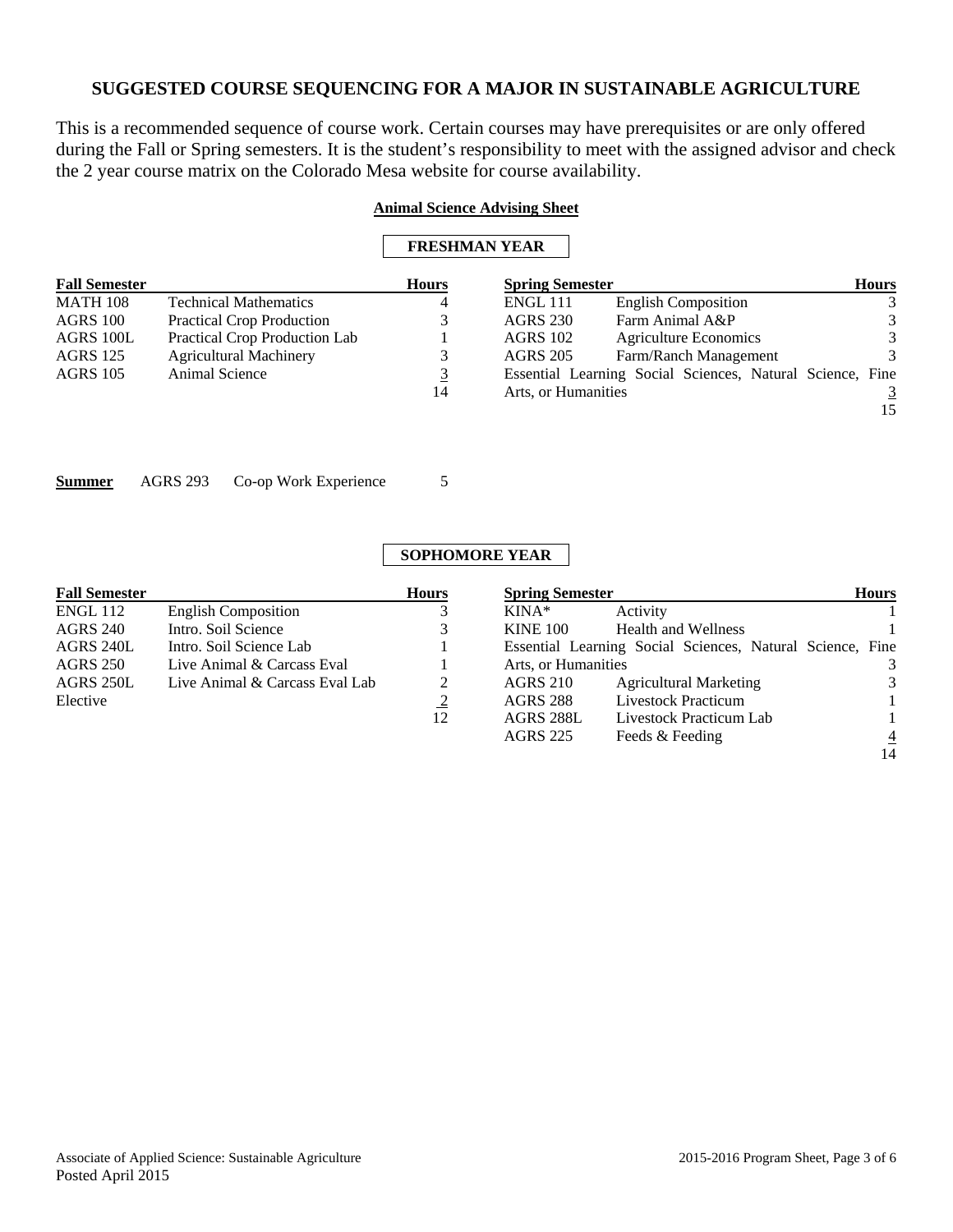This is a recommended sequence of course work. Certain courses may have prerequisites or are only offered during the Fall or Spring semesters. It is the student's responsibility to meet with the assigned advisor and check the 2 year course matrix on the Colorado Mesa website for course availability.

## **Crop/Plant Advising Sheet**

| <b>FRESHMAN YEAR</b> |
|----------------------|
|----------------------|

| <b>Fall Semester</b> |                                  | <b>Hours</b> | <b>Spring Semester</b> |                                                           | <b>Hours</b> |
|----------------------|----------------------------------|--------------|------------------------|-----------------------------------------------------------|--------------|
| <b>MATH 108</b>      | <b>Technical Mathematics</b>     | 4            | <b>ENGL 111</b>        | <b>English Composition</b>                                | 3            |
| AGRS 100             | <b>Practical Crop Production</b> |              | <b>AGRS</b> 102        | <b>Agriculture Economics</b>                              | 3            |
| AGRS 100L            | Practical Crop Production Lab    |              | <b>AGRS</b> 103        | Intro to Entomology                                       | 2            |
| AGRS 125             | <b>Agricultural Machinery</b>    | 3            | AGRS 103L              | Intro to Entomology Lab                                   |              |
| <b>AGRS</b> 105      | Animal Science                   | <u>3</u>     | <b>AGRS 205</b>        | Farm/Ranch Management                                     | 3            |
|                      |                                  | 14           |                        | Essential Learning Social Sciences, Natural Science, Fine |              |
|                      |                                  |              | Arts, or Humanities    |                                                           |              |
|                      |                                  |              |                        |                                                           | 15           |
|                      |                                  |              |                        |                                                           |              |

**Summer** AGRS 293 Co-op Work Experience 5

**SOPHOMORE YEAR** 

| <b>Fall Semester</b> |                            | <b>Hours</b> | <b>Spring Semester</b> |                                                           | <b>Hours</b>   |
|----------------------|----------------------------|--------------|------------------------|-----------------------------------------------------------|----------------|
| <b>ENGL 112</b>      | <b>English Composition</b> |              | $KINA*$                | Activity                                                  |                |
| <b>AGRS 240</b>      | Intro. Soil Science        |              | <b>KINE 100</b>        | <b>Health and Wellness</b>                                |                |
| AGRS 240L            | Intro. Soil Science Lab    |              |                        | Essential Learning Social Sciences, Natural Science, Fine |                |
| <b>AGRS 260</b>      | <b>Plant Propagation</b>   |              | Arts, or Humanities    |                                                           | 3              |
| Elective             |                            |              | <b>AGRS 210</b>        | <b>Agricultural Marketing</b>                             | 3              |
|                      |                            | 13           | <b>AGRS 110</b>        | <b>Integrated Pest Management</b>                         | 3              |
|                      |                            |              | Elective               |                                                           | $\overline{2}$ |
|                      |                            |              |                        |                                                           | 13             |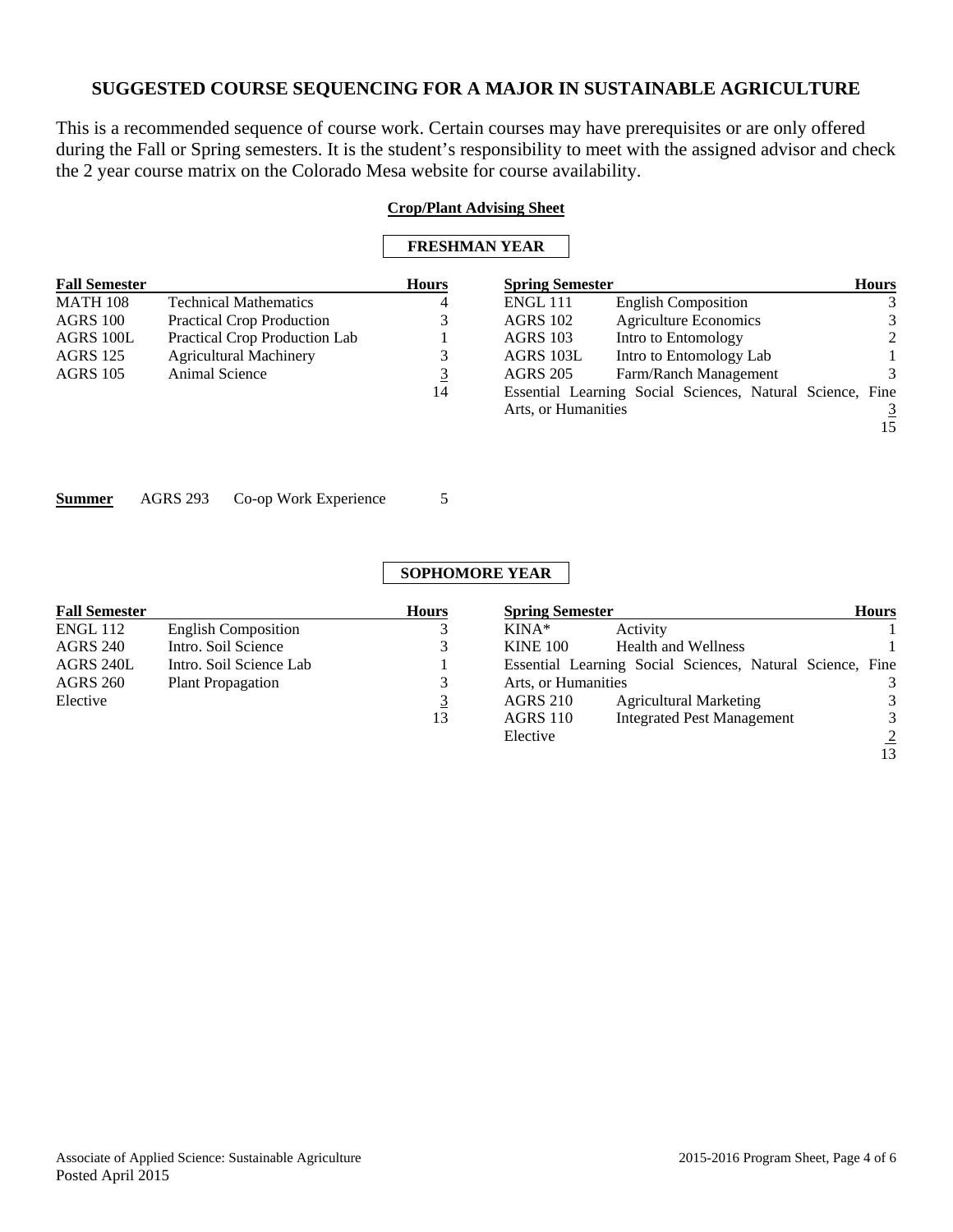This is a recommended sequence of course work. Certain courses may have prerequisites or are only offered during the Fall or Spring semesters. It is the student's responsibility to meet with the assigned advisor and check the 2 year course matrix on the Colorado Mesa website for course availability.

## **Bio-Agriculture Advising Sheet**

# **FRESHMAN YEAR**

| <b>Fall Semester</b> |                                  | <b>Hours</b> | <b>Spring Semester</b> |                                                           | <b>Hours</b> |  |
|----------------------|----------------------------------|--------------|------------------------|-----------------------------------------------------------|--------------|--|
| <b>MATH 108</b>      | <b>Technical Mathematics</b>     | 4            | <b>ENGL 111</b>        | <b>English Composition</b>                                | 3            |  |
| AGRS 100             | <b>Practical Crop Production</b> | 3            | <b>AGRS 102</b>        | <b>Agriculture Economics</b>                              | 3            |  |
| AGRS 100L            | Practical Crop Production Lab    |              | <b>AGRS 103</b>        | Intro to Entomology                                       | 2            |  |
| <b>AGRS</b> 125      | <b>Agricultural Machinery</b>    | 3            | AGRS 103L              | Intro to Entomology Lab                                   |              |  |
| <b>AGRS</b> 105      | Animal Science                   | <u>3</u>     | <b>AGRS 205</b>        | Farm/Ranch Management                                     |              |  |
|                      |                                  | 14           |                        | Essential Learning Social Sciences, Natural Science, Fine |              |  |
|                      |                                  |              | Arts, or Humanities    |                                                           |              |  |
|                      |                                  |              |                        |                                                           | 15           |  |
|                      |                                  |              |                        |                                                           |              |  |

**Summer** AGRS 293 Co-op Work Experience 5

# **SOPHOMORE YEAR**

| <b>Fall Semester</b> |                            | <b>Hours</b> | <b>Spring Semester</b>                                    | <b>Hours</b>   |
|----------------------|----------------------------|--------------|-----------------------------------------------------------|----------------|
| ENGL 112             | <b>English Composition</b> |              | Activity<br>$KINA*$                                       |                |
| AGRS 240             | Intro. Soil Science        |              | <b>Health and Wellness</b><br><b>KINE 100</b>             |                |
| AGRS 240L            | Intro. Soil Science Lab    |              | Essential Learning Social Sciences, Natural Science, Fine |                |
| AGRS 260             | <b>Plant Propagation</b>   |              | Arts, or Humanities                                       | 3              |
| AGRS 296             | Sustainable Ag Practices   |              | <b>Agricultural Marketing</b><br><b>AGRS 210</b>          | 3              |
|                      |                            | 13           | <b>Integrated Pest Management</b><br><b>AGRS</b> 110      | 3              |
|                      |                            |              | Elective                                                  | $\overline{2}$ |

13